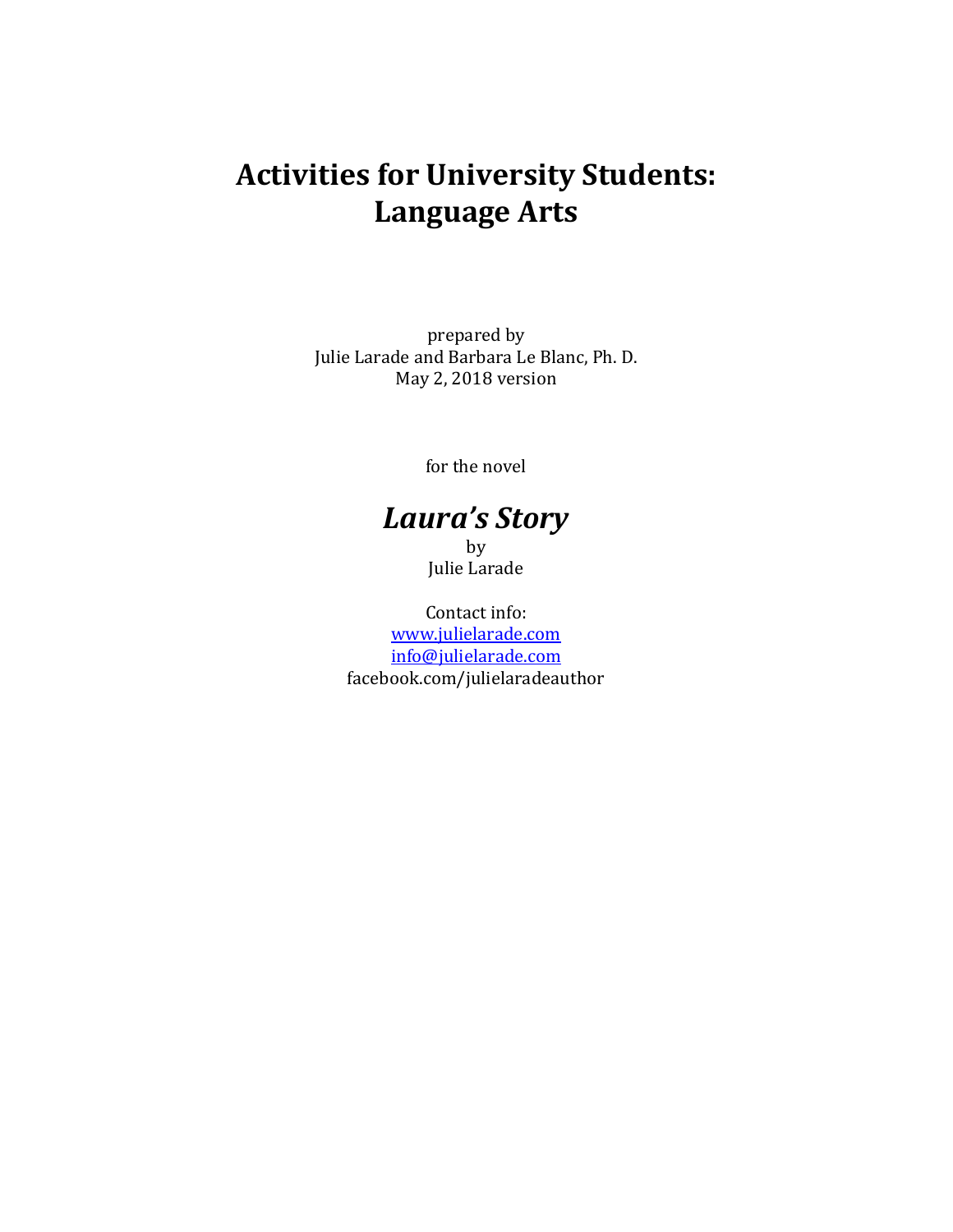# **Table of Contents**

| A. Introduction                          | 3              |
|------------------------------------------|----------------|
| <b>B.</b> Learning Outcomes              | 4              |
| <b>C.</b> Literature Aspects             | $5\phantom{1}$ |
| Interpretations of Themes and Sub-Themes | 5              |
| Interpretations of the Cover Art         | 5              |
| Interpretations of the Opening Sentence  | 6              |
| <b>Crafting Characters</b>               | 7              |
| Novel Structure: Its Arc                 | 8              |
| <b>Literary Devices</b>                  | 9              |
| Simile                                   | 9              |
| Metaphor                                 | 9              |
| Alliteration                             | 10             |
| Foreshadowing                            | 10             |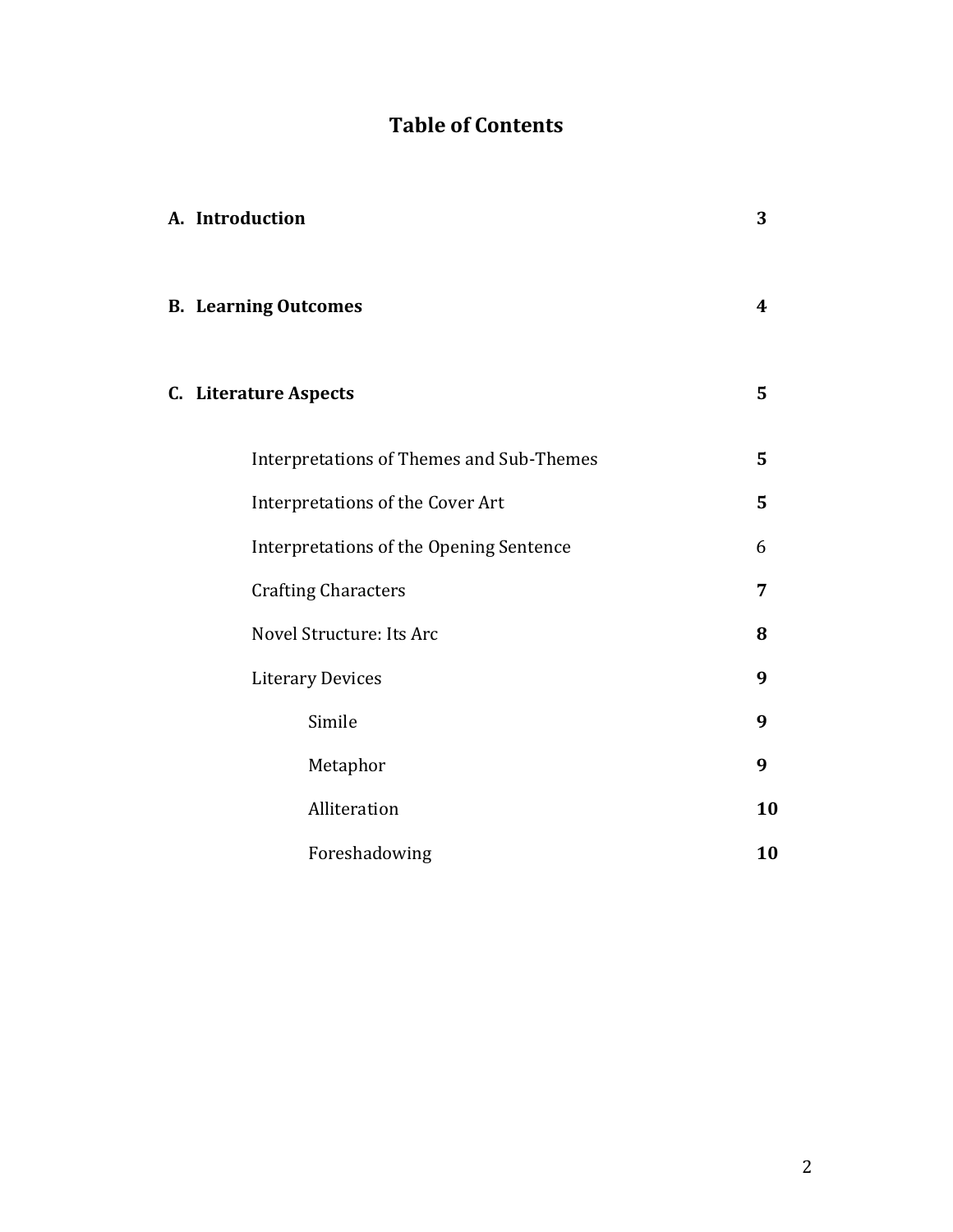# **A.Introduction**

*Laura's Story* weaves together the themes linked to finding meaning in one's life with the challenge of holding a family together, often under the most trying circumstances. As the characters age and their personalities evolve, many are tested through addiction, poverty, and the restraints of the period (1938-1987). If compared to our contemporary era, these challenges and their potential solutions, illustrate how far we have progressed, or perhaps, how much we have not advanced, as a people, a community, and a society.

The work is literary historical fiction with a clear, clean writing style. It has a strong female protagonist. Set in the Canadian Maritimes, it focuses on Acadian culture.

Because of its applicability to young people and its accessibility in theme, character, and tone, the novel is a valuable educational resource and would lend itself well to a Language Arts (Literature & Writing) curriculum.

# **Synopsis**

*Laura's Story* is a novel about the life, struggles and triumphs of an Acadian woman born in Chéticamp, Cape Breton, Nova Scotia in 1920. When she is widowed, penniless and alone with three small children, she takes a job at a convent in Montreal, Québec. She returns with a beleaguered body and spirit but with a firmer resolve than ever to keep her family together. When she develops tuberculosis, she is taken away again, this time for two and a half years to the sanitorium in Kentville, Nova Scotia. While Laura struggles to hold on to her boys and find her place in the world, the family members' stories develop, weave and unfold. Over the years of their lives, we see courage and perseverance firsthand, and we are moved by the true meaning of family and love.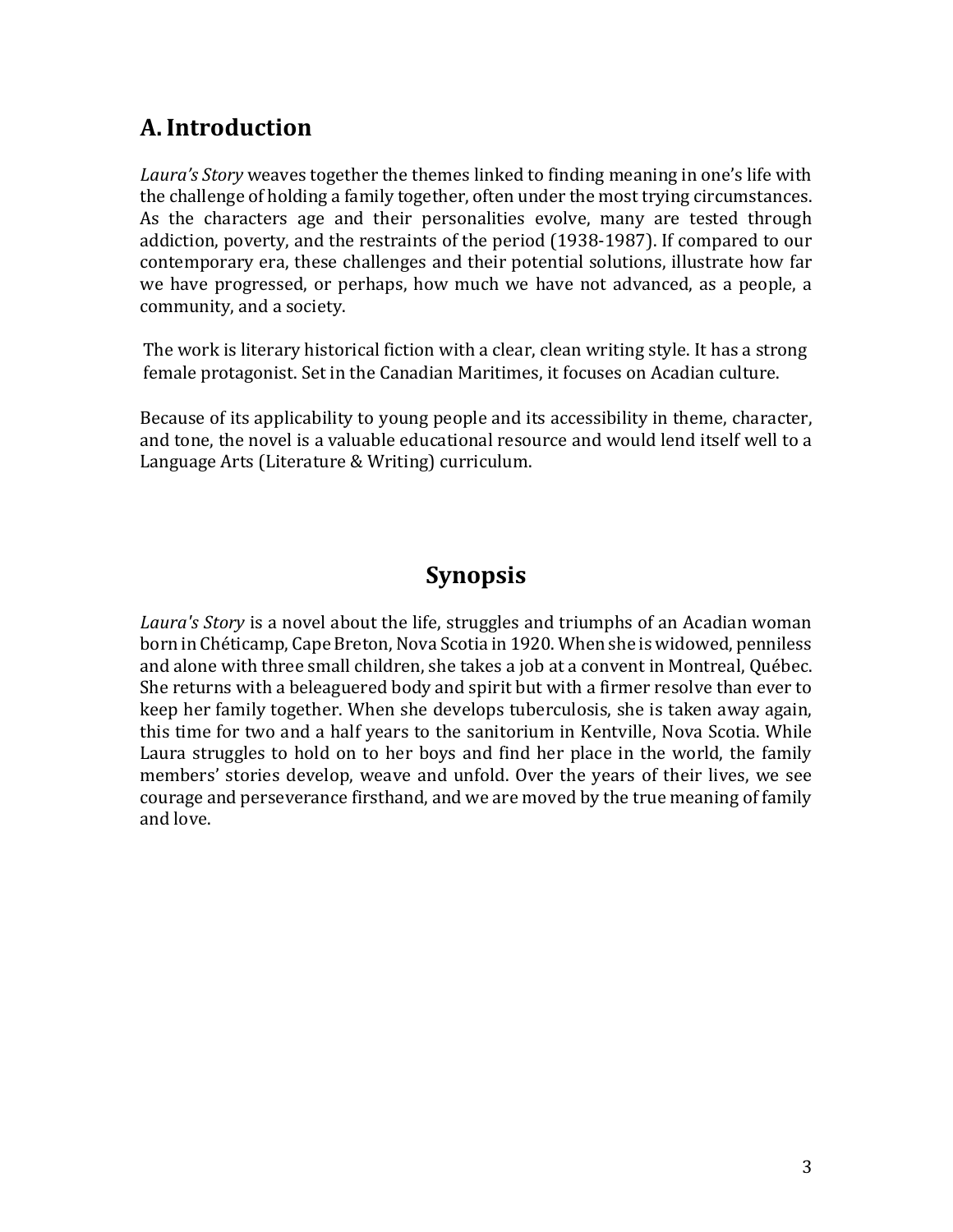# **B. Learning Outcomes**

- Students explore and interpret the themes and sub-themes of the book.
- Students examine the plot and characters.
- Students examine the literary devices used by the author.
- Students practise creative writing.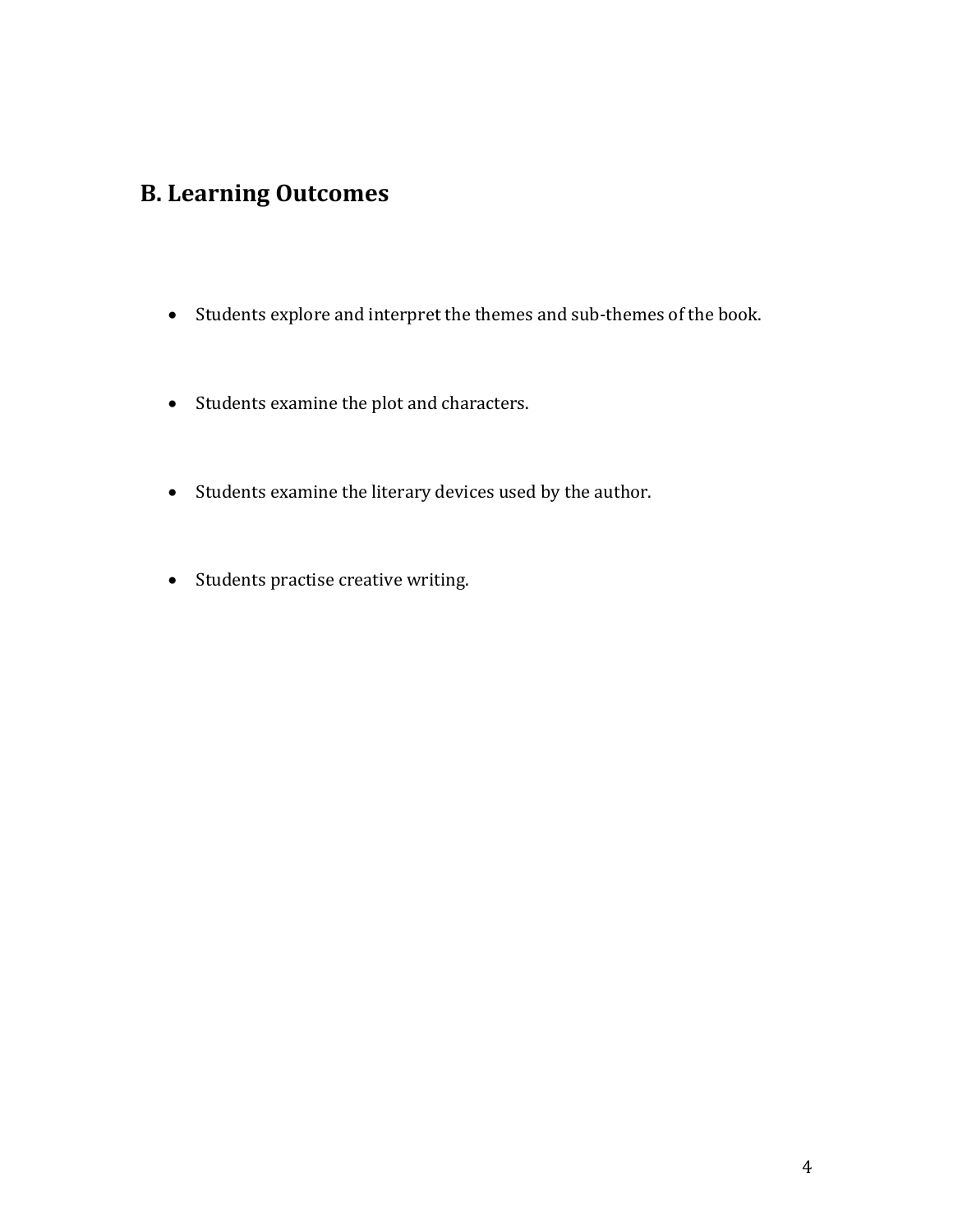# **C. Literature Aspects**



**Interpretations of Themes and Sub-Themes: Interpretation of the Cover Art**

#### **Activities**

1) Before reading the book, discuss the following question:

Based on the cover, what do you think the story will explore?

2) After reading the book, create your own book cover that you think would represent the story.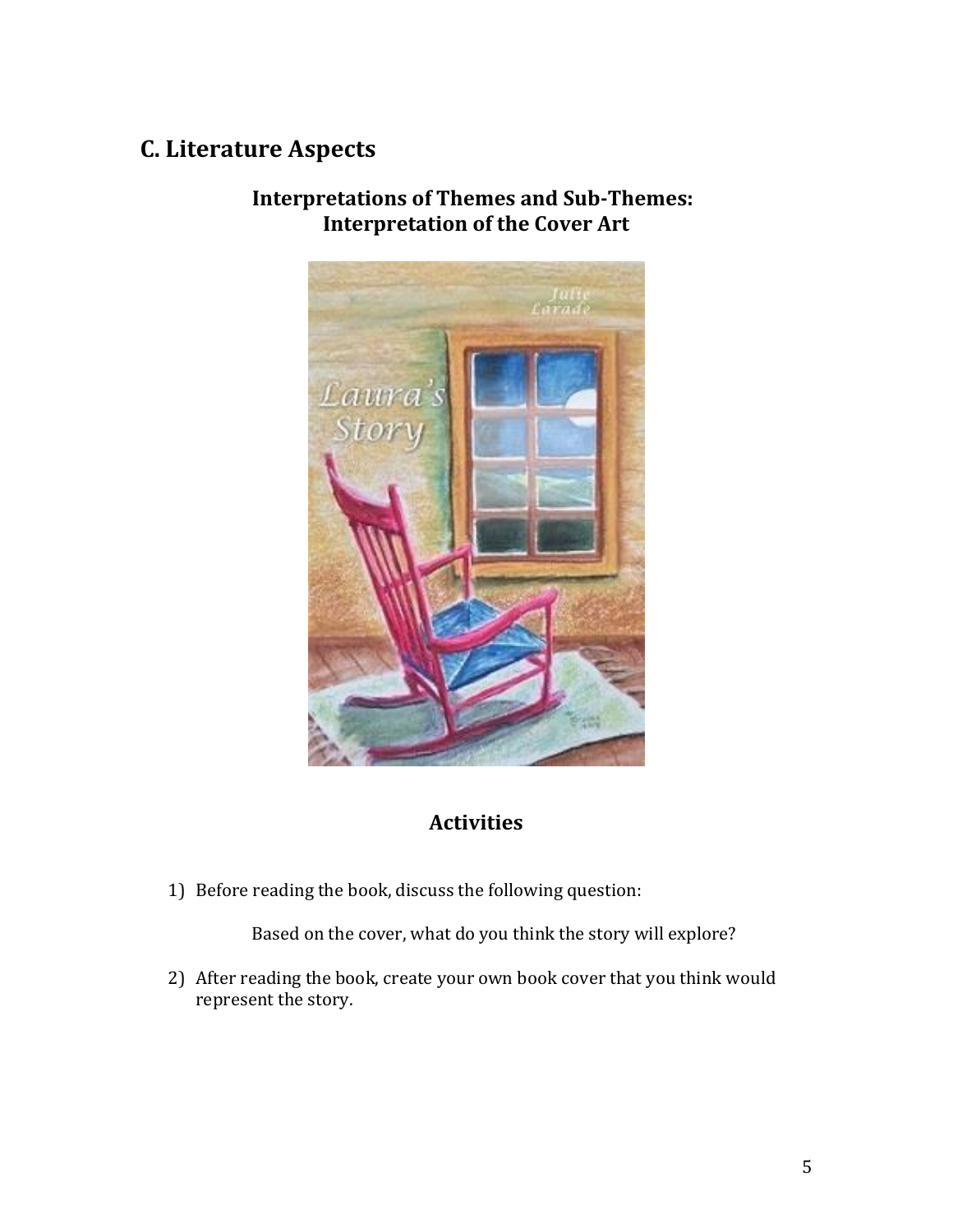## **Interpretation of the Opening Sentence**

The opening chapter of *Laura's Story* establishes a geographical setting, a time frame and introduces several of the main characters. The first sentence of the chapter might be understood simply as Laura's mother falling off a ladder. However, it could also be interpreted in a symbolic manner.

The opening sentence is: It could have been fate, or an accident, but while climbing a ladder to wash her English employer's second story windows during the summer of 1938, Laura's mother, Joséphine Boudreau, slipped and fell hard onto the ground, slipping quickly into delirium, then coma, and finally death.

Here is one way of interpreting the symbolic nature of the sentence:

Laura Boudreau, a young Acadian woman, was the descendant of Acadians, who had been deported from the colony of *Acadie* between 1755-1763. In the book, which begins in the year 1938, Laura's mother is working for an English master, a descendant of the group who had deported the Acadians from their original homeland in the 18th century.

After the 1763 Peace Treaty of Paris, Acadians were permitted to settle in what is today called the Maritime Provinces. However, they were not allowed to return to their original villages. One of the communities which these exiled wandering Acadians established was the Chéticamp region located on Cape Breton Island, Nova Scotia. What symbolic irony that Laura's mother, descendant of the Acadian deportees, was working for a descendant of the group who had sent her ancestors into such a tormented exile.

Laura's mother falling from a ladder doing work for her English master, going from delirium to coma and finally to death could be interpreted as a symbol of what her ancestors had lived. Their Deportation and exile might be considered as falling into a surreal delirium, a coma and a death of their life as they had known it. Fate? Accident?

#### **Activities**

- 1) Write down some of your favourite lines from *Laura's Story*. Why do you like them?
- 2) Write one first line that could be the start of a new story and share with the class.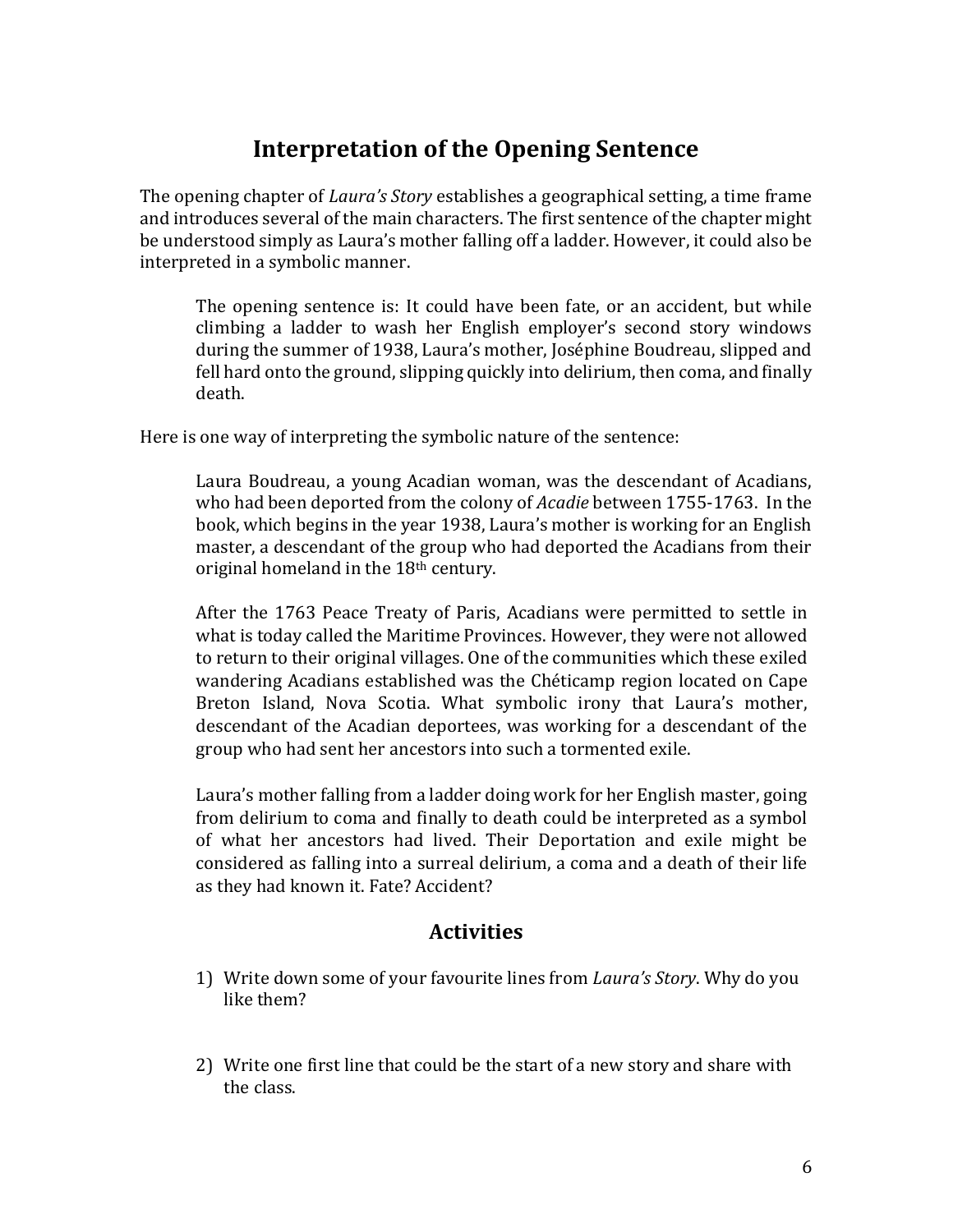## **Crafting Characters**

#### **Activities**

- 1) Who is your favourite character? Why?
- 2) Who is your least favourite character? Why?
- 3) Place your favourite character in a present-day situation. Describe the situation. Write a dialogue involving another character.
- 4) Choose one of the following scenes. Write alternative choices that the character(s) could have made in the situation.
	- a) Johnny's decision to hide his infirmity from Laura.
	- b) Sam's wife gives up her child for adoption.
	- c) Laura goes to Montreal to work in a convent. She brings her youngest child with her and leaves her two older sons with her sister, Peggy.
	- d) Tom drowns his sorrows in alcohol. Then, without any warning, runs away from his family.
	- e) George suffers trauma from fighting in the war. He suffers alone and in silence.
	- f) Sam's wife is cold and unfriendly to Laura, even belittling her in front of her friends.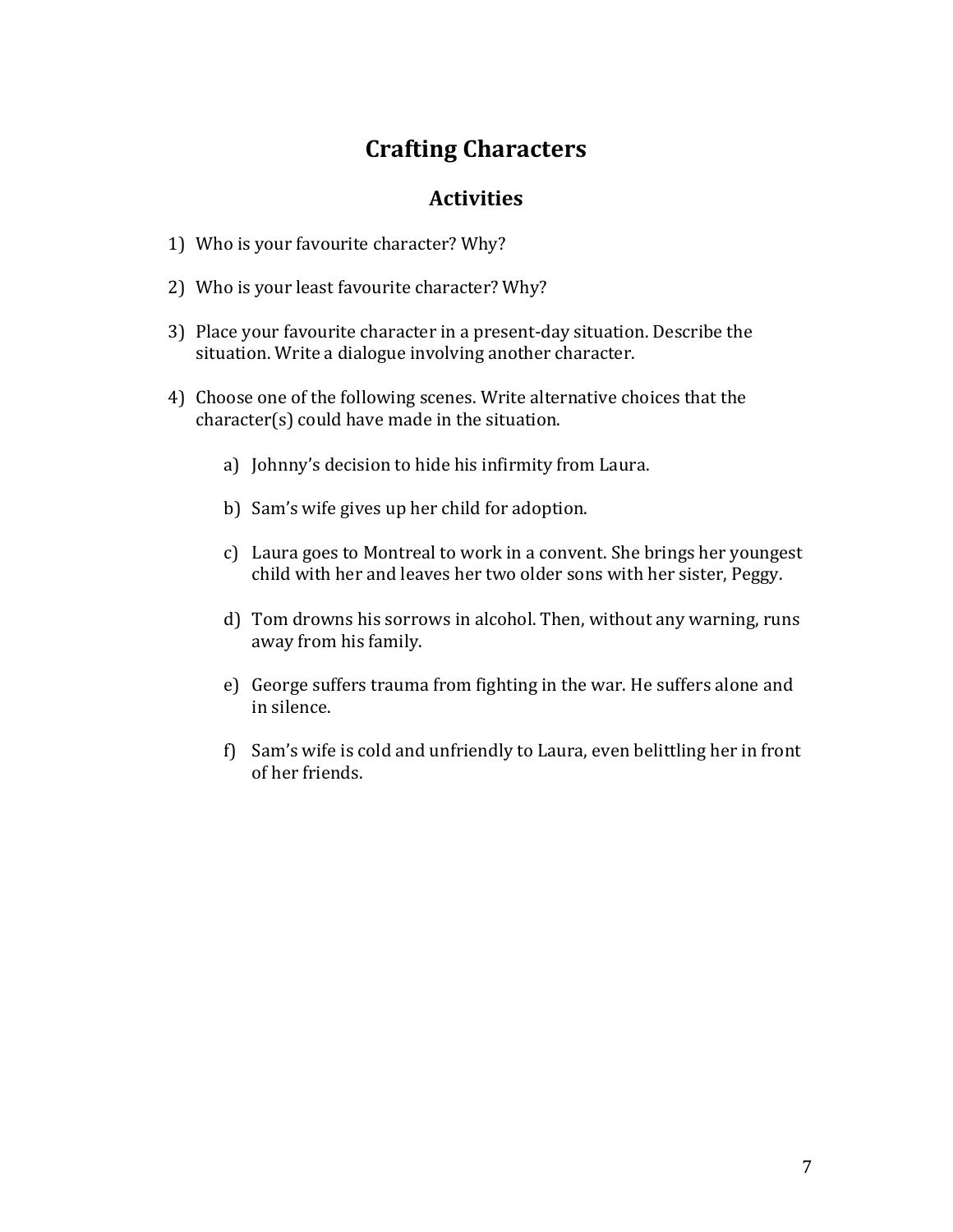### **The Novel Structure: Its Arc**

One definition of "a narrative arc" is as follows:

"A narrative arc provides a visual map of a story showing how writers typically build up tension to a climactic moment and then allow the tension to decrease to the story's resolution." Susan Blau

Source: "Arc", "What are story arcs in fiction writing?" [www.freelancewriting.com](http://www.freelancewriting.com/) consulted February March 6, 2015

#### **Activities**

- 1) Discuss one or more events in the story that move from a problem (tension) to a resolution (a release of the tension).
- 2) Create a new scenario and put one of the characters from *Laura's Story* in it. Write a minimum one-page story that follows the "arc" model: beginning, challenge (problem), tension building, climactic moment and resolution.
- 3) Analyse the changes that occurred in Laura's character.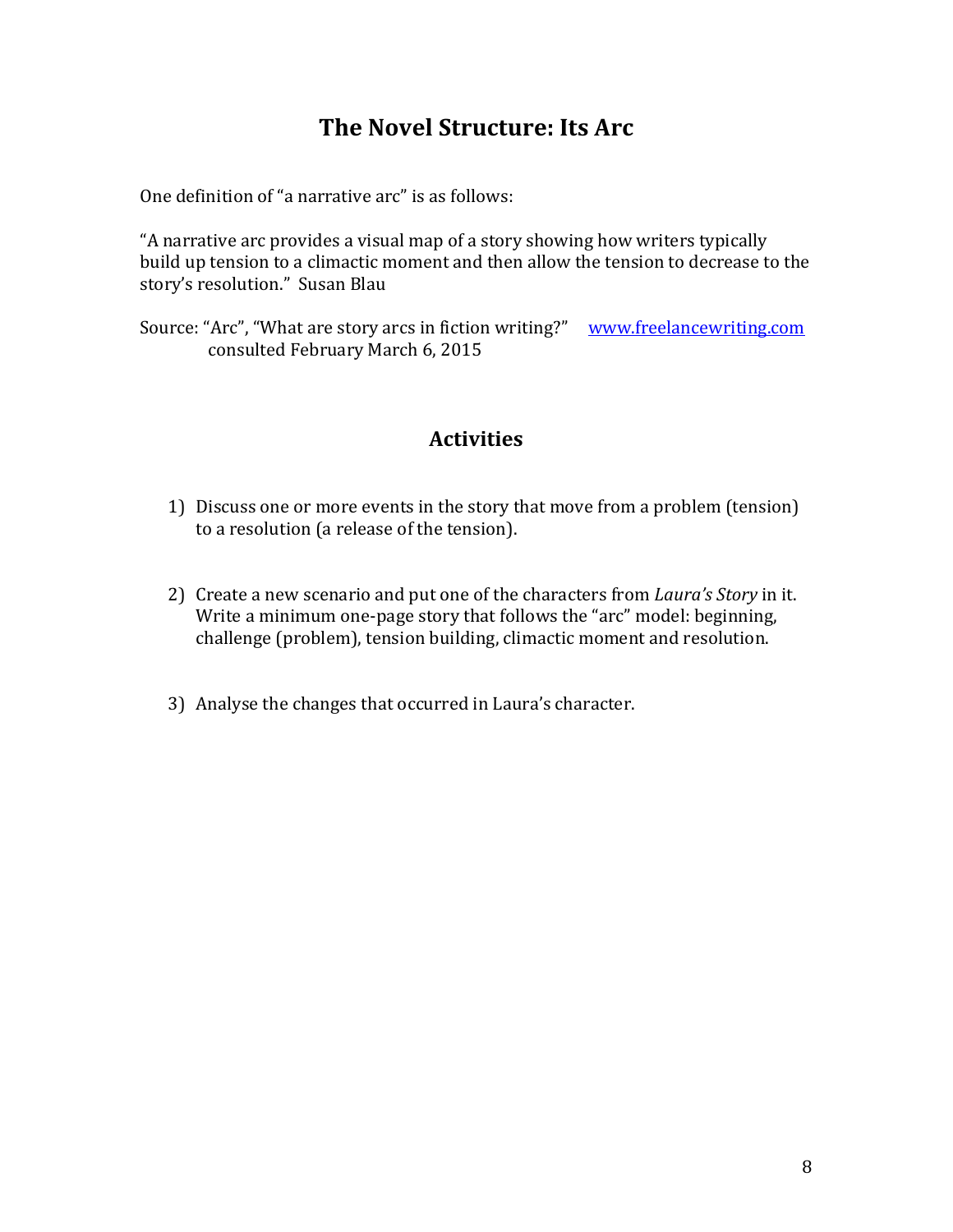### **Literary Devices**

### **Simile, Metaphor, Alliteration, Foreshadowing**

#### **Simile**

Examples:

"fit as a fiddle" (p. 117)

"like a shock of cold water" (p. 126)

#### **Activity**

Discuss the use of similes in the book. Find a few examples in the novel and/or create your own. Share with others.

#### **Metaphor**

Example:

Laura opened her mouth to protest, not wanting to be mothered, but she realized resting was for the greater good and more productive than arguing with her bull in a china shop sister. p.129

### **Activity**

Discuss the use of metaphors in the book and create a few examples. Share with others.